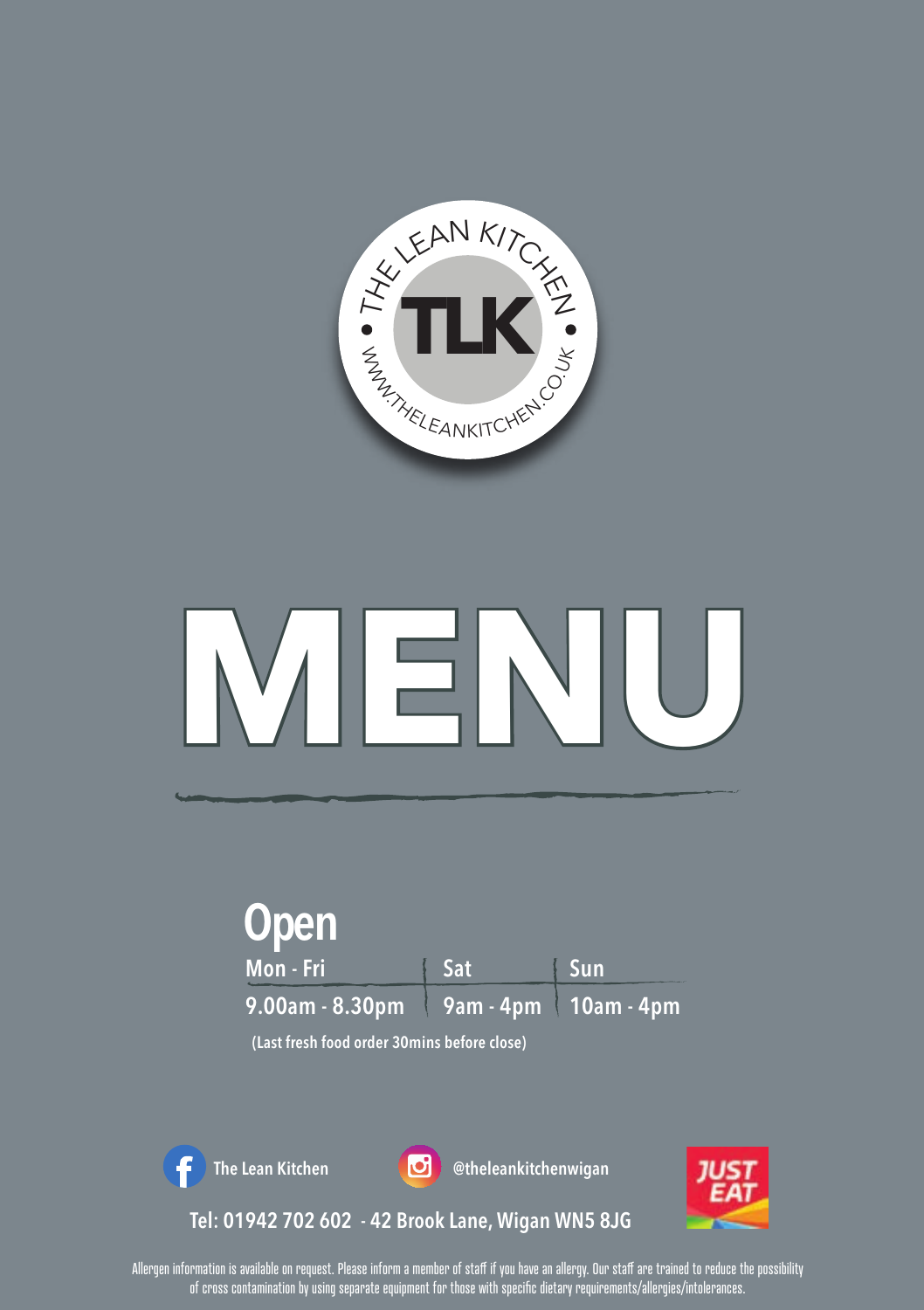## THE LEAN BOX (6 STEPS)

## STEP 1 Choose a size

## **Regular £7.95**



**King £9.95**

STEP 2 Protein

**(Extra Protein +£2.50) (Extra Carbs +£1.50)** 

**Grilled Steak Chicken Breast Pulled Pork Quorn Chicken Quorn Mince King Prawns +£1.10 Salmon +£1.65**

**Moroccan lamb Meatballs Cod Fillet + £1.65 4 Hard Boiled Eggs Halloumi 2 Lean Sausages Tofu**

## STEP 4 Super Foods

**(choose up to 3)** 

**Raw spinach Broccoli Roasted courgettes Green beans Roasted root veg Roasted peppers Cherry tomatoes Cucumber Pickled Beetroot Peppers Red onion Romaine lettuce Peas Kale**

### STEP 6 Toppers **(choose 1)**

**Chopped spring onion Cashew nuts Sesame seeds Jalapeños**

# Enjoy your meal





## STEP 3 Carbs

**(choose 1) Sweet potato mash New potatoes Cajun brown rice White basmati rice Jacket potato Sweet potato fries Noodles**

## STEP 5 Sauces

**Sweet Chilli Hot Chilli Buffalo Jerk Ranch Yoghurt & Mint Chipotle (Southwest) Honey & Mustard BBQ Smoked Tomato Piri Piri Satay Salsa Light Mayo Spicy Mayo**

Kcals Protein Carbs Fat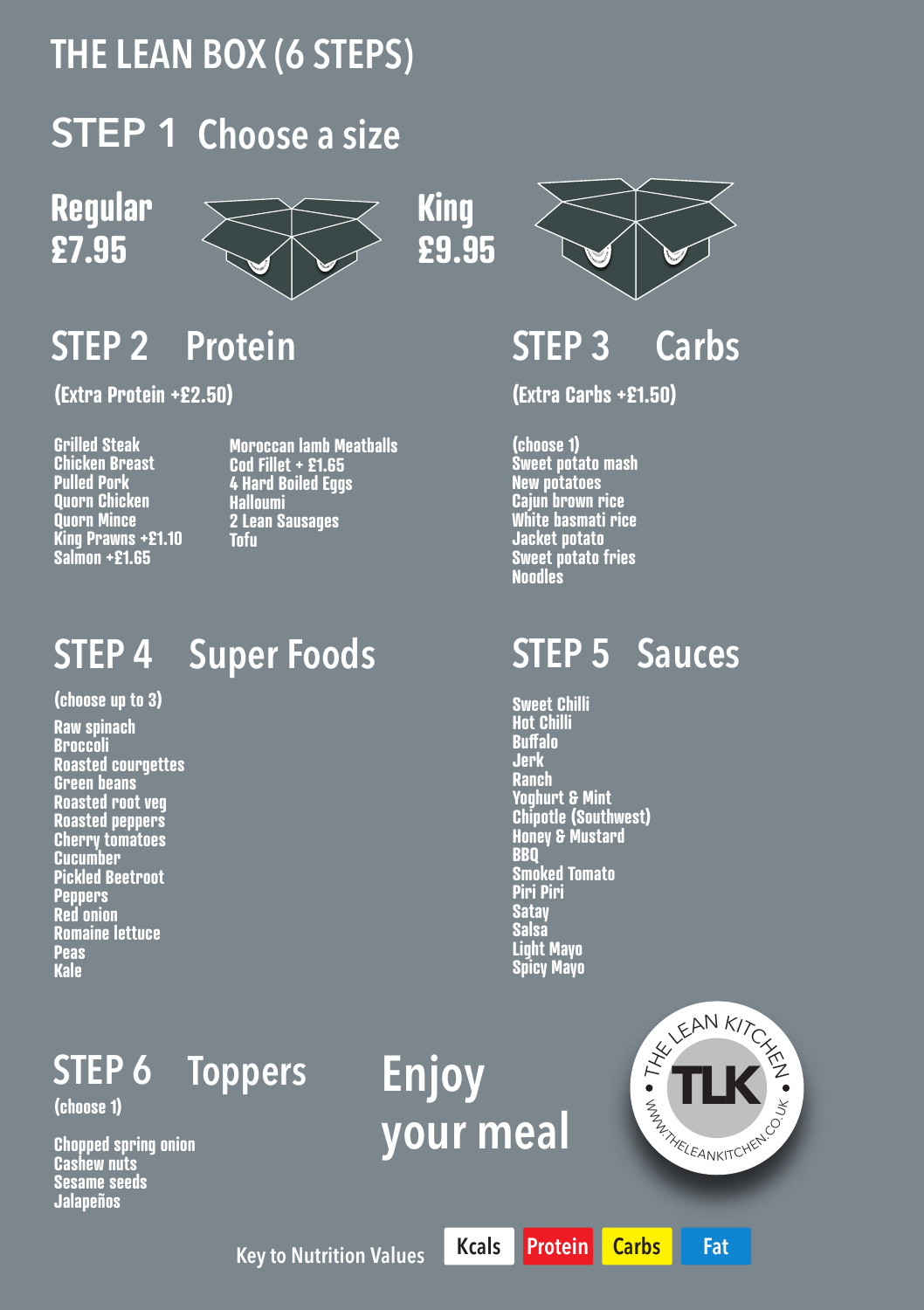## FRESH START

**Steak & Eggs - £7.50** 316 47g 1g 14g

Lean steak with 2 poached free range eggs asparagus & grilled tomato.

#### **Lean Grill Up - £7.95** 515 <mark>| 52g | 36g |</mark> 18g

2 x bacon medallions, 1 lean sausage, 2 x free range eggs (your way), lean beans, mushrooms, & tomato. Served with 2 toast.

#### **Mega Grill Up - £11.95** 958 70g 81g 39g

2 x bacon medalions, 2 lean sausage, 3 x free range eggs (your way), sliced avocado, lean beans, mushrooms, tomato & slice of hallomui cheese . Served with 2 toast.

#### **Omelettes - £5.95** 217 31g 1g 10g

 $\overline{\text{Choice of 2}}$  fillings: Steak or Chicken / Cheese / Mushrooms / Bacon / Onions / Peppers / Spinach/Tomato. Served with side salad.

#### **Lean Breakfast Wrap - £5.95**

#### 396 42g 23g 14g

White tortilla wrap with 2 bacon medalions, 1 lean sausage, 3 eggs scambled, mushrooms & homemade smoked tomato sauce.

#### **Breakfast Smoothie - £4.50** 415 43g 47g 7g

Whey protein (choice of flavours), oats, almond milk, chia seeds, mixed berries or banana.

#### **Baked Eggs - £6.95**

412 26g 41g 15g

3 Eggs baked in a roasted tomato and pepper sauce. Served in a sizzling pan with a slice of fresh cut bloomer.

#### **Veggie Grill Up - £7.95** 756 <mark>| 47g | 62g |</mark> 35g

2 Slices halloumi cheese, 2 free range eggs (your way), lean beans, mushrooms, grilled tomato & sliced avocado. Served with 2 toast.

#### **Poached Eggs On Toast - £4.25**

3 poached eggs served on 1 slice of toast. 342 22g 29g 314g

#### **Ultimate Breakfast Wrap - £7.95** 726 56g 26g 44g

White tortilla wrap with 2 bacon medalions, lean sausage, eggs scambled, halloumi cheese, avocado, mushrooms & homemade smoked tomato sauce.

## **BRUNCH**

**e Popeye - £6.95** 556 37g 30g 32g

Sautéed spinach, seasoned crushed avocado, chopped lean bacon served a slice of fresh cut bloomer topped with 3 poached eggs.

#### **Eggs Benedict - £7.95**

#### 413 27g 26g 25g

Toasted muffin with 2 free range eggs, bacon medall<u>ions, topped with </u> hollandaise sauce, chives & paprika.

#### **Eggs Royale - £8.50** Toasted muffin with 2 free range eggs, smoked salmon, topped with hollandaise sauce, chives & paprika. 419 19g 30g 26g

#### **Eggs Florentine - £6.95** 460 32g 27g 26g

Toasted muffin with 2 free range eggs, sauteed spinach, topped with hollandaise sauce, chives & paprika.

#### **Chillicado - £7.95** 641 40g 49g 35g

Halloumi, bacon, porabello mushroom, crushed avocado, poached egg served on a slice of toast topped with fresh chilli, chives & sweet chilli sauce.

#### **e Coogee - £8.95** 679 63g 30g 33g

Cajun chicken breast, 3 eggs scrambled, chilli crushed avocado, sliced bacon & pickled beetroot a slice of fresh cut bloomer.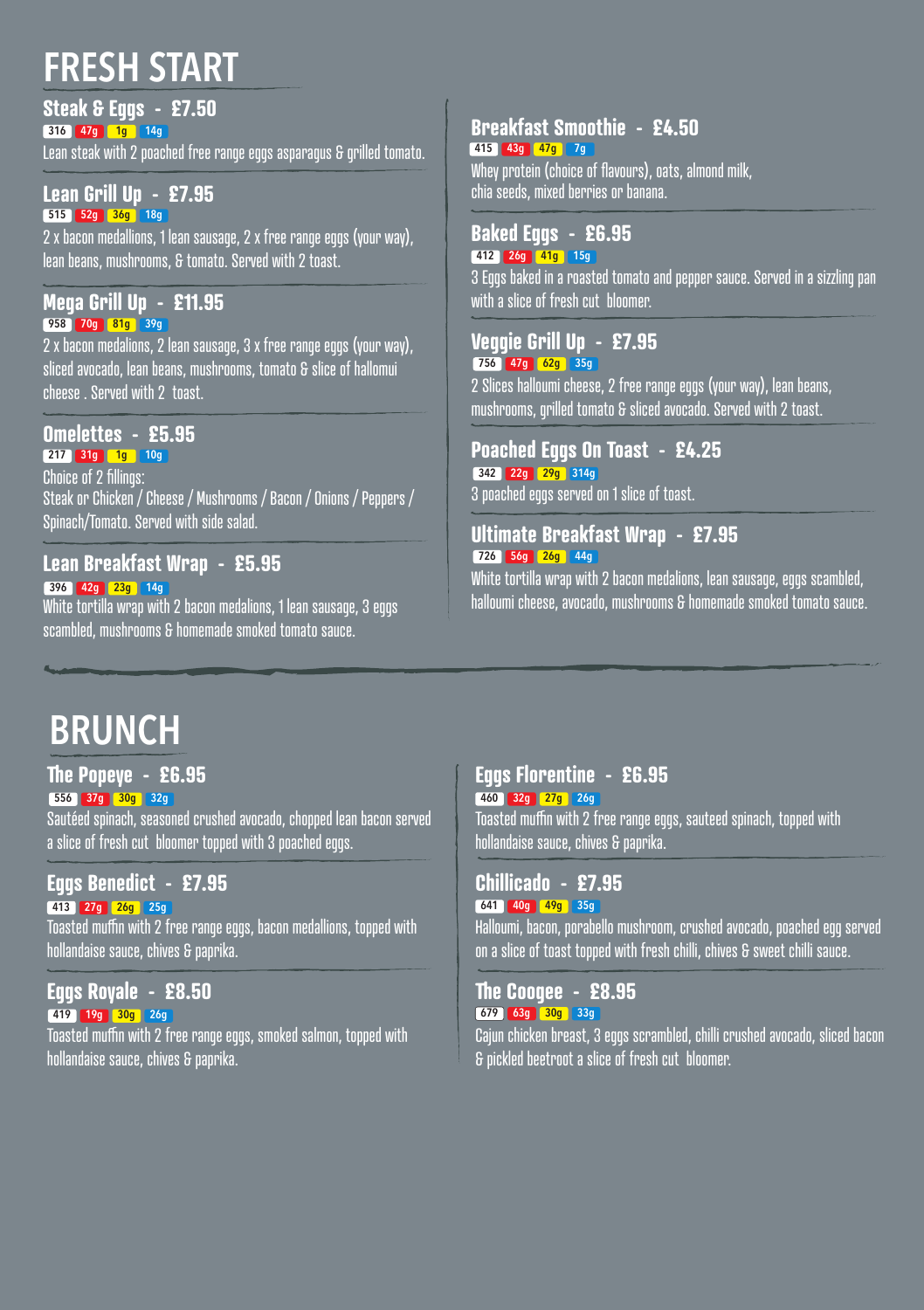## LUNCH

**Soup of the day £3.95**

#### **TLK Curry - £8.95**

#### **338 40g 31g 5g**

Your Protein choice: Steak/Chicken/Tofu/Moroccan Lamb/Quorn Mince /Quorn Chicken marinated in our TLK rub served with tomatoes, peppers, cucumber & onion topped with natural Greek yoghurt.

#### **Cottage Pie - £8.95**

#### 469 42g 61g 8g

Rump steak mince, onions, carrots, parsnip and peas in a lean rich beef gravy, topped with sweet potato mash.

#### **Satay & Rice - £8.95 (Large £10.50)** 476 47g 36g 15g

Your Protein choice: Steak/Chicken/Tofu/Moroccan Lamb/Quorn Mince /Quorn Chicken in homemade satay sauce, white basmati rice, topped with spring onion tomatoes & cashew nuts.

#### **TLK Chilli Con Carne - £8.95**

#### 581 49g 70g 9g

Minced rump steak bound in a traditional chilli con carne sauce served with cajun brown rice

#### **Jacket Potato**

Choice of fillings: Light tuna mayo/baked beans/cheese/chilli con carne/cottage cheese **1 Filling £5.25 - 2 Fillings £6.25 - 3 Fillings £7.25**

#### **Sizzler - £8.95** 575 55g 62g 10g

Your protein choice: Steak/Chicken/Quorn Mince /Quorn Chicken/Tofu/King Prawn (+£1) sautéed with onions peppers garlic and onion in a Cajun tomato sauce served in a sizzling pan with white basmati rice. Double Protein +£2

#### **Asian Salmon Noodles - £9.50**

<mark>1 609 | 35g | 63g |</mark> 20g<br>Marinated salmon fillet, with an Asian noodle salad

#### **Salt & Pepper - £8.95** 534 55g 52g 10g

Your protein choice: Steak/Chicken/Tofu/Moroccan Lamb/Quorn Mince /Quorn Chicken/King Prawn (+£1) onions & peppers sautéed with a salt and pepper seasoning served with white rice or noodles

#### **TLK Egg Fried Rice - £8.95**

1<mark>527 | 47g | 42g |</mark> 20g |<br>Your protein choice: Steak/Chicken/Quorn Mince /Quorn Chicken/King Prawn (+£1) with a coconut oil based egg fried rice

#### **TLK Stir Fry - £8.50** 479 49g 46g 11g

Your protein choice: Steak/Chicken/Tofu/Moroccan Lamb/Quorn Mince /Quorn Chicken/King Prawn (+£1) with egg noodles, stir fried vegetables bound in an oyster and soy reduction

#### **Texan Pulled Pork - £8.95** 654 37g 44g 32g

Spicy BBQ pulled pork, served with crushed chilli avocado, cajun brown rice & a flour tortilla

#### **Gyros - £9.95** 518 50g 32g 25g

Your protein choice: Steak/Chicken/Tofu/Moroccan Lamb/Quorn Mince /Quorn Chicken/King Prawn(+£1)/Tofu served on a homemade light garlic and coriander flatbread with salad, spicy mayo, sweet chilli & tzatziki sauces

#### **Moroccan Meatball Gyros - £9.95** 689 37g 44g 41g

Moroccan Kofta Flatbread, With Lemon & Coriander, Served with Houmous, Tzatziki & Pomegranate

#### **King Gyros - £11.95**

#### 685 79g 32g 25g

Steak, Chicken & King Prawn served on a homemade light garlic and coriander flatbread with salad, spicy mayo, sweet chilli & tzatziki sauces

#### **Ultimate Gyros - £13.95** 835 92g 32g 39g

Steak, Halloumi Cheese, Pulled Pork, Chicken & King Prawn served on a homemade light garlic and coriander flatbread with salad, spicy mayo, sweet chilli & tzatziki sauces

**Add Sweet Potato Fries to Gyros £2.50**

#### **Tandoori Chicken - £8.95** 364 45g 31g 5g

Tandoori marinated chicken breast served on a toasted tortilla wrap with salad & mint youghurt sauce

#### **Naked Beef Tacos - £7.95** 327 37g 11g 14g

Seasoned rump steak mince, served in baby gem lettuce tacos with a fresh salsa and yoghurt dressing

#### **Protein Platter - £19.95**

Piri Piri Chicken, Italian Rump Steak & Cajun Chicken served on a sharing platter with Cajun brown rice, sweet potato mash or fries, salad, 3 sauces and 2 wholemeal wraps.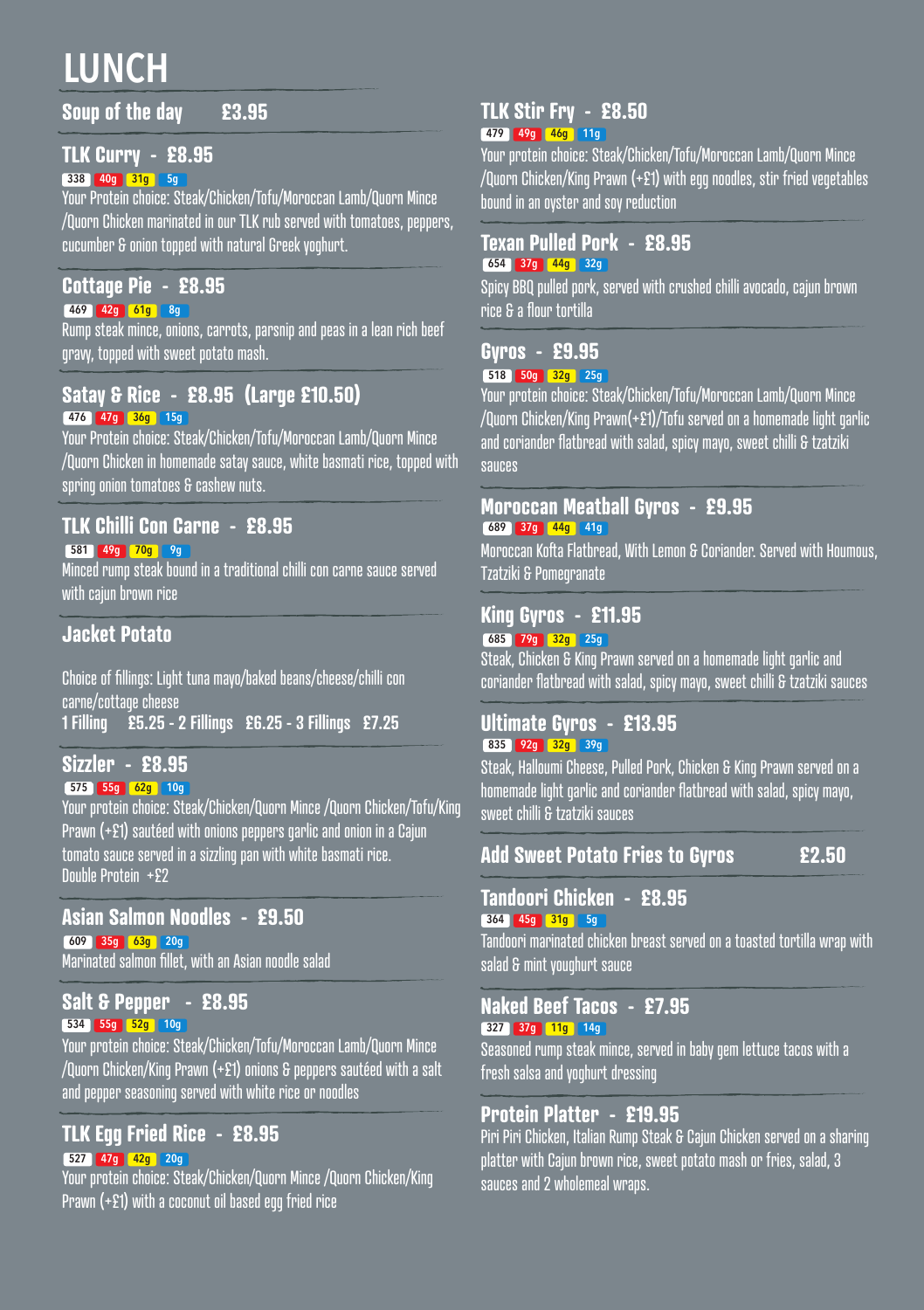## WRAPS & SALADS

#### 378 39g 35g 7g **TLK Burrito - £8.95**

Your Protein choice: Steak/Chicken/Tofu/Quorn Mince /Quorn Chicken/Halloumi seasoned in fajita rub, served on a flour tortilla with Cajun brown rice, sautéed onions & peppers, salsa, crushed avocado and sauce of your choice.

## **TLK Wrap - £6.95**

**296 | 38g | 21g | 5g |**<br>Your Protein choice: Steak/Chicken/Tofu/Moroccan Lamb/Quorn Mince | /Quorn Chicken/Halloumi served with salad & sauce (Double Protein +£2).

#### **TLK Club Sandwich - £8.50** 336 60g 31g 13g

Chicken breast, bacon , lettuce, tomato, sliced boiled egg, spinach with light mayo stacked on 3 slices of wholemeal toast

## **Steak & Blue Cheese Salad - £8.50**

451 38g 5g 32g

Sautéed Rump steak, crumbled blue cheese tossed through a balsamic glazed salad

#### **Chicken Ceaser Salad - £8.50** 484 57g 51g 24g

Chicken breast with crispy bacon, croutons & parmesan cheese on a bed of romaine lettuce with a creamy ceaser dressing

#### **TLK Salad - £7.95 219 37g 11g 2g**

Your Protein choice: Steak/Chicken/Tofu/Moroccan Lamb/Quorn Mince /Quorn Chicken/Halloumi served on bed of mixed leaves, cucumber, ribbon carrot, red onion, peppers, cherry tomatoes with a dressing of you choice: Balsamic glaze, Asian style or TLK Ranch.

## BURGER RANGE **(add Sweet Potato Fries +£2.50)**

**Chicken & Halloumi Burger - £8.25** 579 67g 35g 18g

Chicken breast, halloumi cheese, romaine lettuce, TLK guacamole, salsa and BBQ sauce, served on a lightly toasted Brioche Bun

#### **Double Cajun Chicken Burger - £9.50** 616 79g 38g 18g

Double caiun spiced chicken fillet, sliced avocado, romaine lettuce, garlic mayo dressing

#### **TLK Bully Burger - £8.50**

1524 | <mark>157g | 38g | 15g |</mark><br>Lean Rump steak mince, poached egg, romaine lettuce, tomato, gherkin & homemade BBQ sauce, served on a lightly toasted Brioche Bun

## KIDS BOX **£5.50**

#### **4 Options, 1 Choice of each**

- 1. Chicken Breast, Sausage or Chicken Nuggets
- 2. Fries, Sweet Potato Mash, White Rice
- 3. Beans, Broccoli, Peas
- 4. Choice of any sauce

## SIDES

**Sweet Potato Fries £3.50 Halloumi Cheese £3.95 Sweet Potato Mash** 

**Cajun Brown Rice £2.50 Halloumi Fries £3.95 White Rice** 

**Portion of Greens £3.95**  $N$ oodles

DESSERT **Protein Pancakes - £5.50**



**(3 Steps)** (1) Sliced banana/seasonal berry compote (2) Peanut butter/Greek yoghurt (3) Honey/Nutella/Biscoff spread

#### Spicy halloumi cheese stuffed rump steak burger served on a Brioche Bun **Mexicano Burger - £9.50** 787 71g 37g 40g

**e Spicy Burger - £8.95**

733 67g 48g 33g

Lean mince rump burger, topped with chilli con carne crush chilli guacamole and melted cheese.

#### **e Chunk - £13.50** 937 106g 52g 35g

Chicken breast, Rump steak patty, halloumi cheese topped with BBQ pulled pork. Served on a lightly toasted Brioche Bun with romaine lettuce, tomato & clean TLK burger relish, and a portion of Sweet Potato Fries.